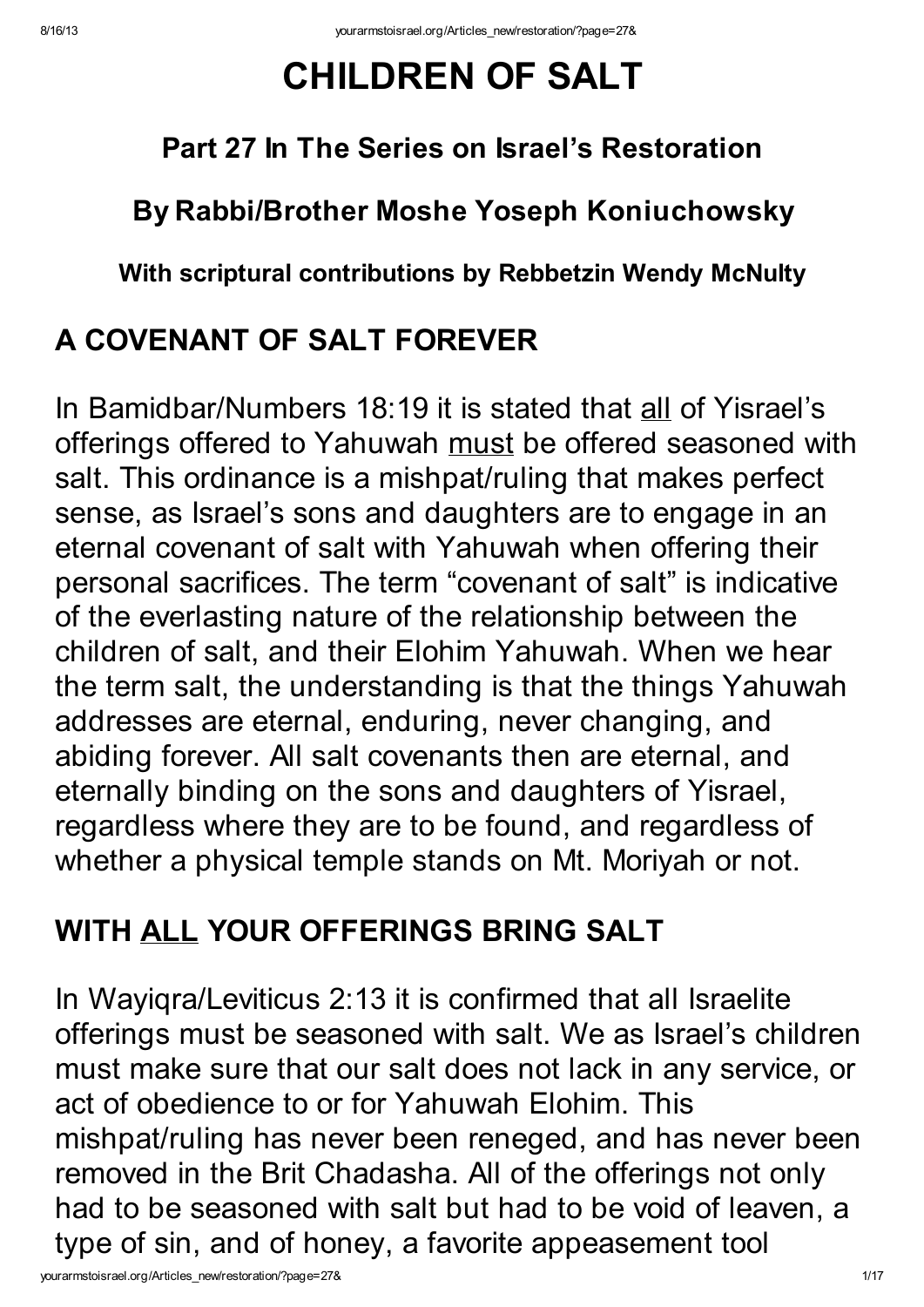offered in almost all pagan nations in their sacrifices. Pagan deities were known to have an appetite for honey, a sweet but false substitute to the sweetness that can only come from a close relationship with Israel's King and His Son. The honey was used to appease the false deities, as well as to humanize them by feeding them honey! By giving them sweet offerings, mankind thought that the deity would be more apt to respond favorably.

Yahuwah cannot be bribed or convinced to do our desire by candy and honey offerings or by any other sacraments. Our forefathers tried it in the past by offering cakes of honey and oil (Yehchezkel/Ezekiel 16:19) to the "queen of heaven" known today in popery as the allegedly "sinless" Mother Mary. Rather, we are called by the Messiah TO OFFER OURSELVES to Yahuwah, as His Israel because Yahuwah is sweet and good in and of Himself, and not outside of Himself. He expects that same sweet spirit to be in us, as it is in Him. Yahuwah makes it clear that neither sin nor wrong motive will get Him to move on our behalf. He Himself is the sweetness we need. He Himself is our great reward (Genesis/Bereshith 15:1). We must only approach Yahuwah within the salt covenant, and not with honey and leaven.

Yahuwah is looking for sacrifices from our lives as returning Yisrael with eternal, long term, and abiding commitments in our doctrines and lifestyles. He does not want any offerings made out of the emotional need of a moment or a knee jerk action. The Israelite must approach Him with an understanding that any commitment, and any offering cannot be reneged upon or made into any short-term arrangement. The Babylonian system of religion from which Yahudah and Ephraim are escaping (Rev. 18:4), are known by their temporal and shifting doctrines, highlighted by short-term commitments from both the worshipper and their perception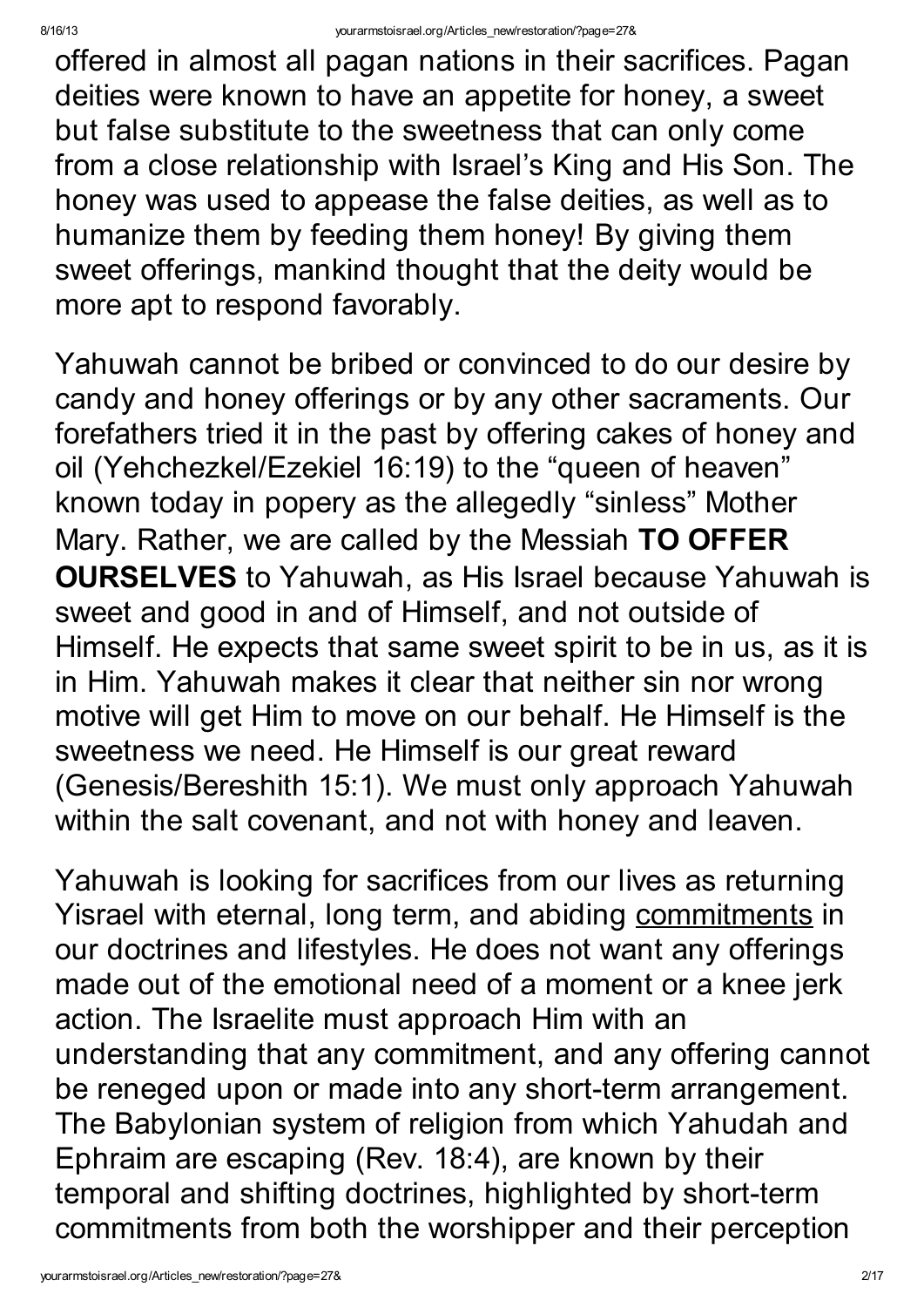of Yahuwah. A perfect example of the violation of the Israelite covenant of salt is the kirche's propagation of dispensationalism, which is all but a guarantee that all their doctrines, teachings, actions, and understandings will be full of honey and leaven lacking in enduring salt. Honey is symbolic of manipulation by the worshipper towards the Heavenly Judge.

Salt on the other hand is a time proven and consistent preservative that prevents decay and corruption with enduring quality. The forefathers of Yisrael preserved their food with salt in place of the modern refrigerator. The important things of sustenance were preserved with salt. Israel's health was often preserved with baths in the Salt-Sea, which preserved their skin and appearance. Just as in the physical, so it is in the spiritual. All the important elements of Israelite worship must be preserved with salt. Salt typifies abiding, eternality, steadfastness, stability, and permanence and even the very character and reliability of Abba Yahuwah Himself! Therefore every sacrifice and every ordinance in the First Covenant by definition must be eternal, since Israel could only approach Yahuwah with ordinances using salt offerings. These salt offerings were known to be everlasting due to the eternal and enduring nature of salt's preservation power along with what it implied in the spirit realm. From this understanding, we see that all of Torah has been preserved by the eternal covenant of salt given to Yisrael. Israelite worship was to be characterized by steadfast eternal immutability, unlike the shifting sands of the "pleasure for the moment" motives of the nations.

#### SOLIDIFYING AND RENEWING FRIENDSHIP

Salt was also used to seal a bond of friendship forever. Brethren at an Israelite table would seal their friendship by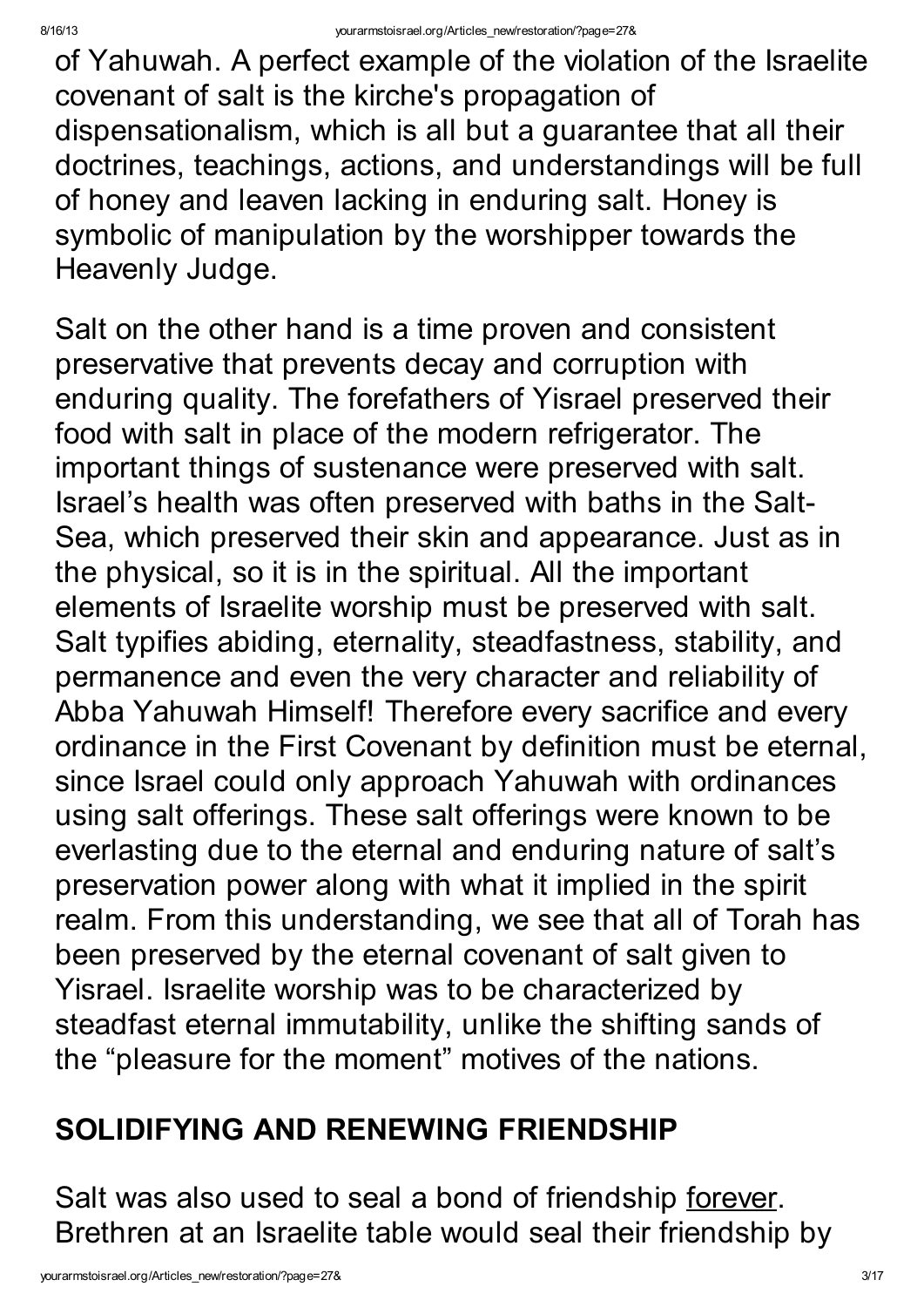the sharing of salt. Salt was a means in Yisrael by which friends solidified and preserved their commitment to each other by a covenant of shared salt at a table of shared community. In much the same way, Israelites were bonded with Yahuwah with all the various approaches to Him being seasoned with the eternal salt covenant. It is the Master's desire to be sealed with us in an eternal covenant of friendship seasoned with salt. Now if His best friend and bride is Israel, and if Israel has sealed that relationship with salt, then Yahuwah cannot marry a "gentile church bride" , and neither can He balance two brides through manmade superimposed dispensationalism. He must remain eternally faithful to Yisrael alone despite Yisrael's lack of faithfulness, and despite all other considerations.

Yahuwah, due to His own eternal covenant of salt, has just two options. He can renew Yisrael through the regeneration of Ephraim and Judah or He can do nothing. Thankfully as we know according to Yirmeyahu/Jeremiah 31:31, He has chosen the better option for Israel, and has decided to renew both houses through Yahshua the Moshiach, as well as invite others to join the renewed Commonwealth. Any creation or birthing of a separate entity called the church would result in a violation of the eternal covenant of salt by Yahuwah Himself, which we know is a scriptural impossibility. Yahshua's renewal of Yisrael through His cleansing blood has been seasoned with the required salt of endurance and eternal commitment. He relates to us in salt covenant, and that's the way He expects us to relate to Him.

### "LET US" CONTINUALLY

Grain seasoned with salt was symbolic of provision. Even though Israel today is not to literally bring grain offerings to Yahuwah in the Jerusalem temple, we are to provide grain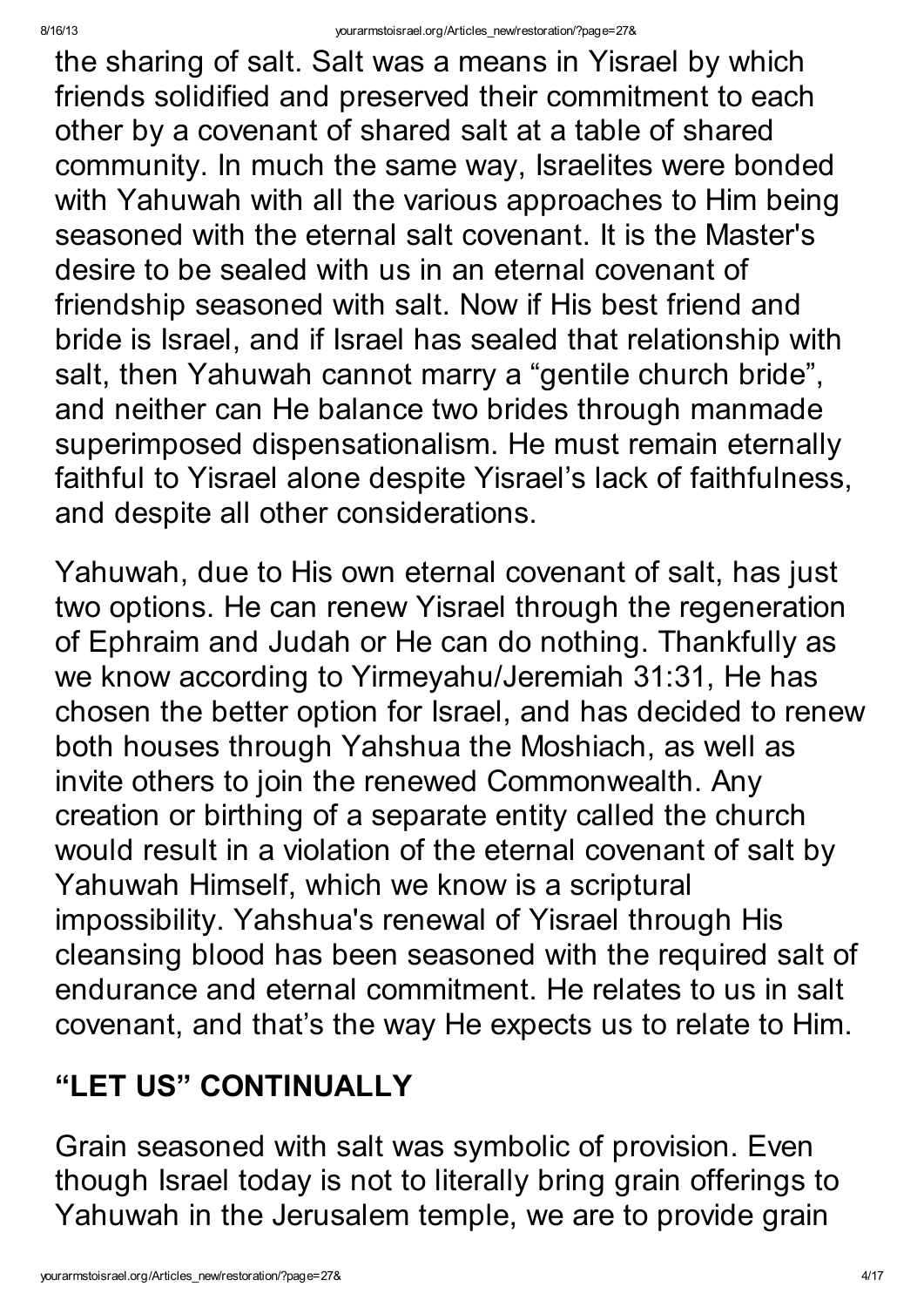offering to His modern day servants as it is written, "Yahuwah hath ordained that those who preach the Good News, should live [maintain sustenance] from the Good News"(1 Cor. 9:14). So our current grain offering is made to the five fold ministers, who care for the sheep as well as to the orphan, poor, and widow in our midst. When Yisrael does these mitzvoth, they are seasoning all their offerings with salt.

#### IN THE ABSENCE OF THE TEMPLE

The Israelite also subjects his human body and it's passions by self-control according to First Cor. 9:25-27, lest we should become castaways. So the very offering of our purity through set-apartness is a seasoning of salt. A Renewed Covenant Yisraelite while not being able to keep the pashat or literal mitzvah of sundry offerings because the temple no longer stands, can jump down into the remez or hint level, which is the second level of scriptural interpretation, which then allows all of Yahudah/Judah and Ephraim to keep salt covenant by accepting all Torah misphatim and chukim on a remez level, when AND ONLY WHEN the pashat or literal level cannot be applied.

Because Christianity cannot get past their valid but often limited first level/literal interpretation of scripture, and their unwillingness to adopt anything they perceive to be "too Jewish" , i.e. the four levels of scriptural interpretation, (since they cannot bring literal gifts to the Jerusalem Temple) they willfully yet wrongfully dismiss these ordinances as outdated "Jewish legalism" , which cannot be performed. But what we are about to see shortly is that ALL can be done by Israel, if and when a returning Israelite is willing to adopt the Hebraic understanding of scripture, which allows for a minimum of four basic and valid accepted methods of scriptural understanding for each mitzvah, in order to make the divine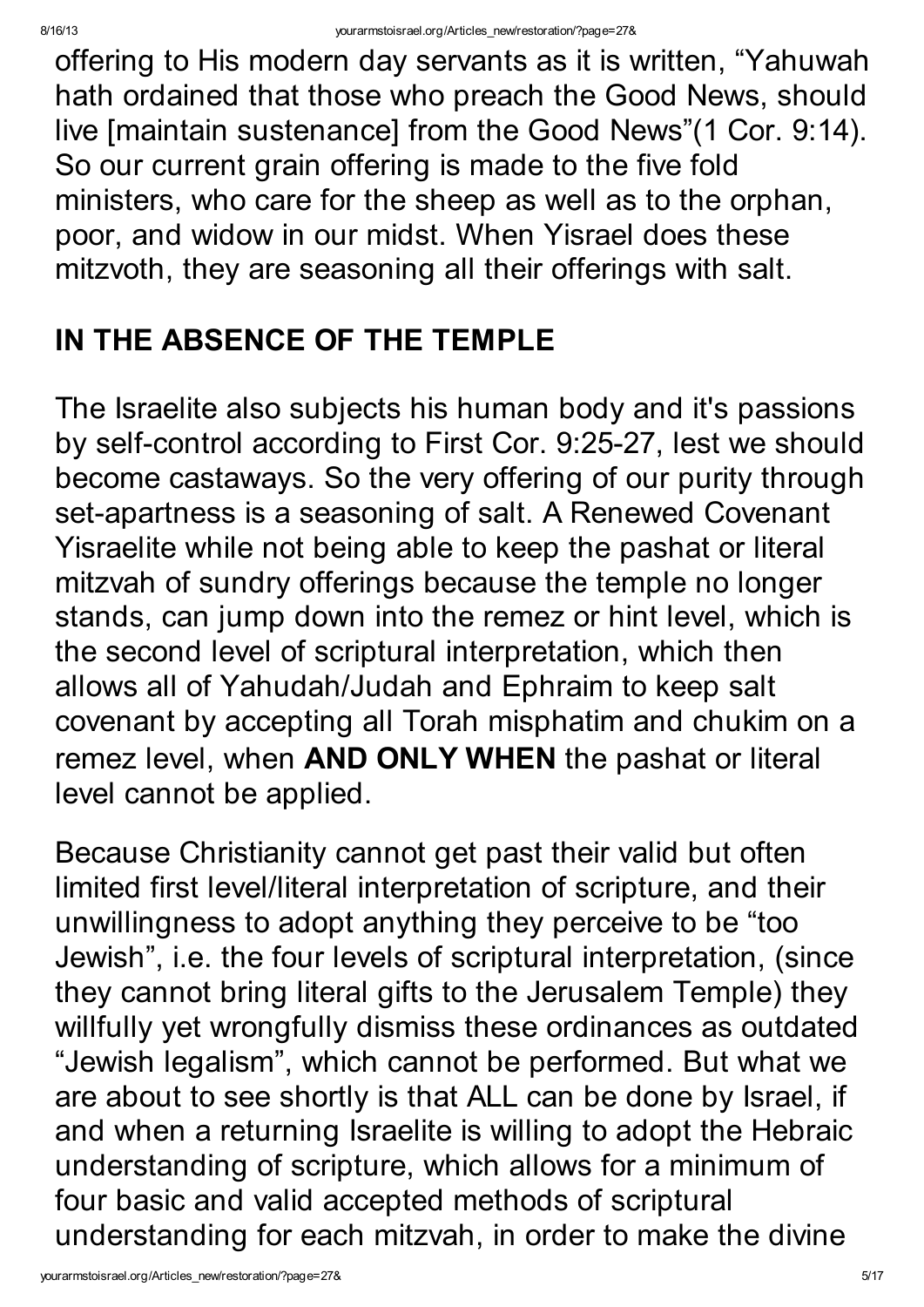eternal and enduring connection required by Yahuwah to His eternal bride Yisrael.

So in order for Yahuwah not to be found to be a liar, He must still provide ways for all mitzvoth to be performed, though one may have to dig four levels deep to get the method of approach. Since Yahshua has fulfilled all requirements of the sacrificial system for blood, grain, and drink offerings, we must now go **through** Messiah, since they are all offerings seasoned with His salt to His Father and Elohim. Yahuwah expects these salt offerings to continue, and to still be guarded but commands us to do them through Messiah, and through His tabernacle service in the tabernacle in heaven not pitched with man's hands. So on a sod/esoteric level, the sacrifices are eternal due to their being seasoned with salt, and under the eternal covenant of salt with eternal Israel. Only the realm of the offerings have changed, NOT THE REQUIREMENTS THEMSELVES. That is exactly what the Book of Ivrim is all about!

The Christians see Yahshua's Cohen Hagadol or High Priestly role as one of singing and whistling Amazing Grace to His Father Abba Yahuwah after having offered His own blood once and for all. The Israelite does not accept that, seeing rather all of the eternal salt offerings of the First Covenant tabernacle, as ongoing and as taking PLACE LITERALLY through Yahshua, who performs them all before Abba Yahuwah, albeit on a different and invisible plane. So the Sun-Day system of worship will never understand Torah, and adopt it as their constitution, until and unless they begin to see things in four dimensions applying all four levels of Hebraic interpretation before giving up on a mitzvah as "Jewish stuff". A mitzvah is a commandment performed, which is literally defined as a divine connection to Yahuwah.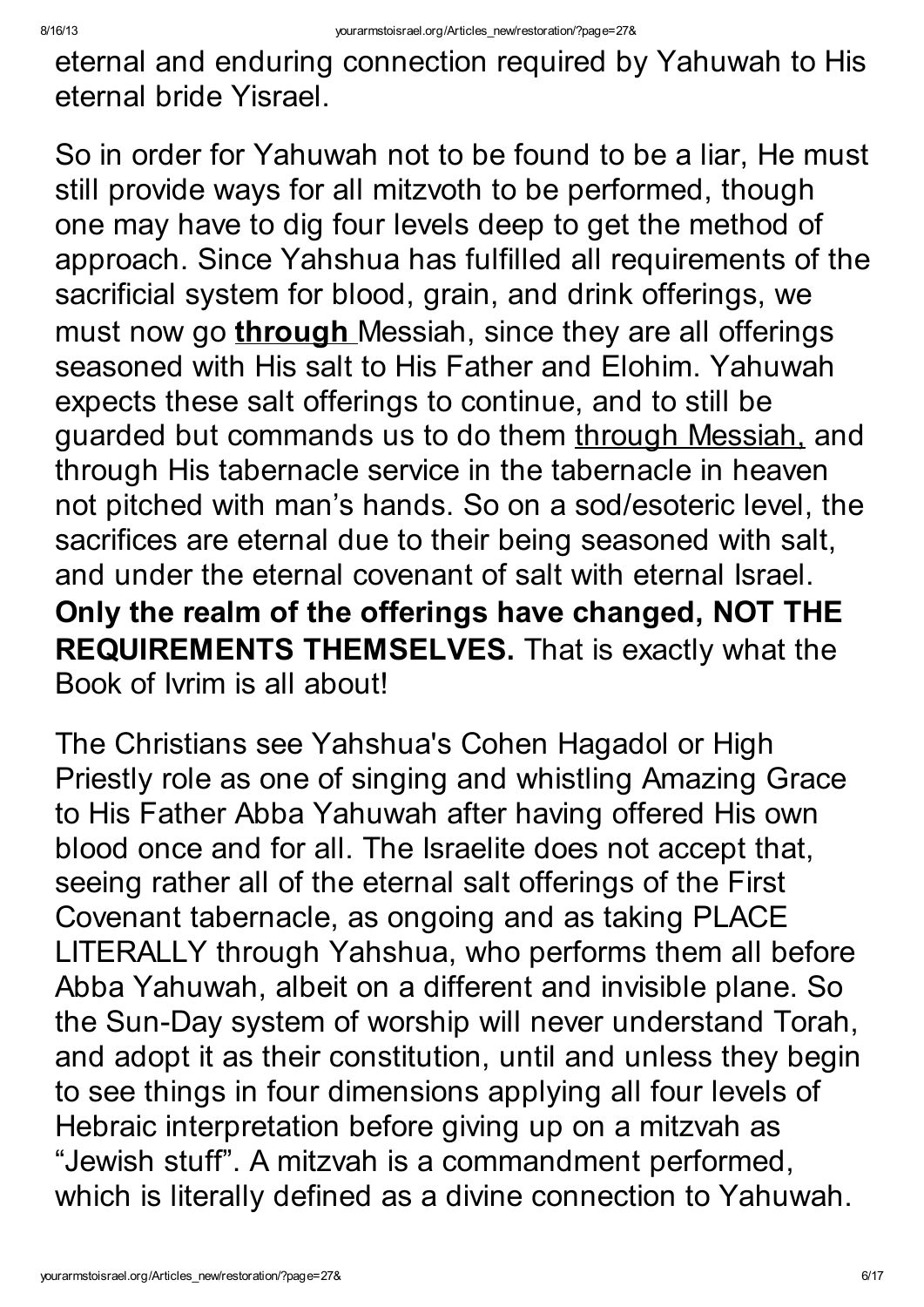### STUCK ON ONE LEVEL

According to Ivrim/Hebrews 13:15, we are to continue as Israel, to offer "slaughter offerings" to Yahuwah continually, and forever through our lips. They no longer come from our hands but from our lips. So it is still Israel that walks in the covenant of salt but we use our lips rather than our hands and feet. Notice in Hebrews 13:15, the principle of continuity regarding the offerings seasoned by salt. The question is who is "the us" , in Ivrim/Hebrews 13:5? The answer is obvious. Renewed Covenant Yisrael.

If the Torah has been nailed to Calvary as many claim, then why would Rav Shaul admonish us to perform these mitzvahs by usage of the term "LET US", (writing to both houses according to Hebrews 8:12) offer slaughter offerings…The only people ever to do so without the honey and leaven, and with salt alone as the preservative, were are and will be Israel alone from among the nations. Yahuwah's only and forever bride. So the obligation of salt offerings continues in the other levels of Hebraic truth rather than the literal temple. The Ephraimite still stuck in false religious systems does not see nor comprehend the fact that there are four gospel records, since the Father Yahuwah determined that His atonement for Israel be understood on all four levels of Hebraic understanding.

### BINDING OR SEALING THE SACRIFICE

The Christian theologian is puzzled as to why the four versions of the Besarot/Good News of Messiah, seem to often contradict each other, when the truth is that they do not. They are written on all four levels of Hebraic understanding. Mattityahu/Matthew in drash/parables/allegory, Mark/Moshe in pashat or plain literal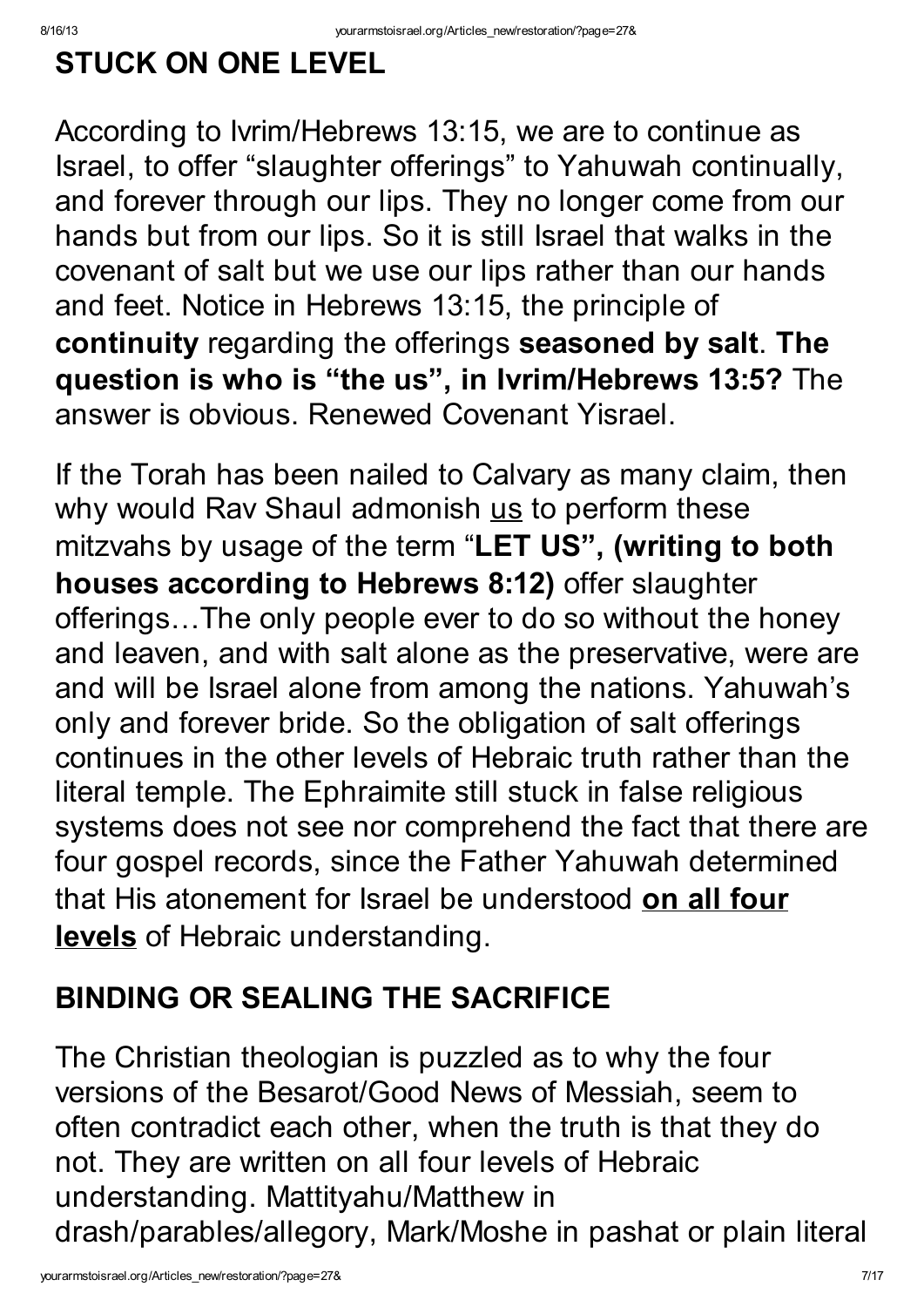simplicity, Luke in remez or hinting style, and Yochanan/John in sod or on the mystery level. Rav Shaul's epistles feature all four styles, and the Book of Revelation is totally written on the fourth level of sod. It is because Christian scholars are stuck in level one, that they habitually take metaphors and symbolism in the Book of Revelation meant to be understood as sod in a literal fashion, and therefore fall into some of the most absurd and childish interpretations of scripture, such as the assertion that the 200 million soldiers who cross the Euphrates River are actually Asian Orientals from mainland China, rather than demons released from Tartaros by the messenger (s.a.tan) with the key to the dark pit (Rev. 13:1). Lack of understanding of these four levels have resulted in scholars questioning the legitimacy of both the eternal salt commands of Torah, as well as the very inspiration of the gospels themselves. And they have no one to blame but themselves.

In order to continually offer these offerings of salt as Israelites to Yahuwah, we must season these scarifies with salt. What kind of salt? The Name of Yahuwah according to Ivrim/ Hebrews 13:15! We are to continue these salt offerings as children of the salt covenant, salted with the preservation and guarding power of the only true eternal "salt" Name of Abba, which is Yahuwah. According to Yochanan 17:12, the invoking of His true Name by His talmidim/disciples, guards these sacrifices of Torah. Calling on HaShem or Baal/Lord Goad, is not seasoning our sacrifices to Yahuwah with salt, since according to this verse all offerings must be salted and bound to the altar with the Name coming from our lips. How many modern day religious offerings of song, praise, worship and study are being offered to Yahuwah as strange fire, due to lacking the proper binding and sealing of the offering by the absence of HIS TRUE NAME!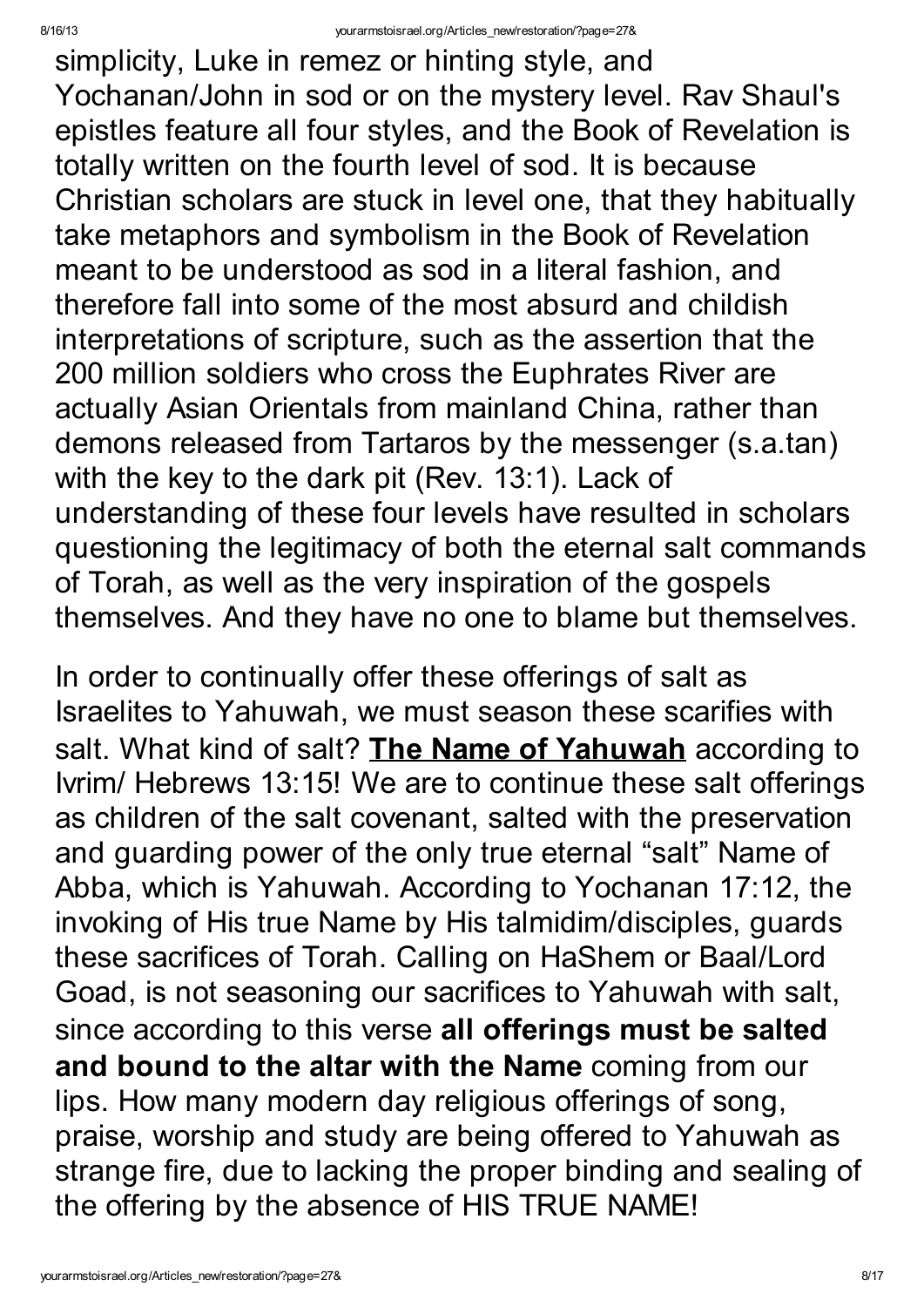#### THE KINGDOM PROMISED BY SALT TO THE "CHILDREN OF SALT"

According to Second Divre HaYamim/Second Chronicles 13:5, Yahuwah has given the kingdom to David and to David's seed Israel FOREVER. Yahuwah says in this verse that He has done so by the guarantee and immutability of the Torah principle of the salt covenant. Therefore the Kingdom of Yahuwah both now, and in the atid lavoh/millennium, will be to Israel's seed alone, (Ephraim and Judah plus their companions), as a bonded salt covenant between Yahuwah and Yisrael, for Yahuwah Himself has made that guarantee. Since we are heirs of David's physical Kingdom, (Romans 8:17) we are the children of David, and the heirs of this eternal friendship covenant of and by salt. All the enduring Torah promises that are in Him and are yea and amein preserve us as Israel. None of the Torah salt offerings have been overturned by Yahshua into no and "no-mein" or "Lo-Mein". Messiah Yahshua came from David's loins, and thus His throne in Israel as Messiah, and the tabernacle in which He ministers in the heavens are both established by David's salt convent with Yahuwah, that has been renewed by Messiah Himself, as the "Greater David" over both houses of Israel. His lineage and throne are both established by a covenant of salt. If Messiah Yahshua rules on David's throne, then the people He rules over cannot by definition be a so called "gentile church" but must be the heirs of the salt covenant of all the children of Jacob both from the Jewish tribes and the non-Jewish ten tribes of Israel (Luke 1:33). Yahuwah's covenant was, is and, always will be with Yahudah and Ephraim, and their companions. Not the companions of Rome and Wittenberg, Germany. Yahshua's blood, along with His friendship covenant of salt, guarantees Israel's eternal security as Yahshua's bride.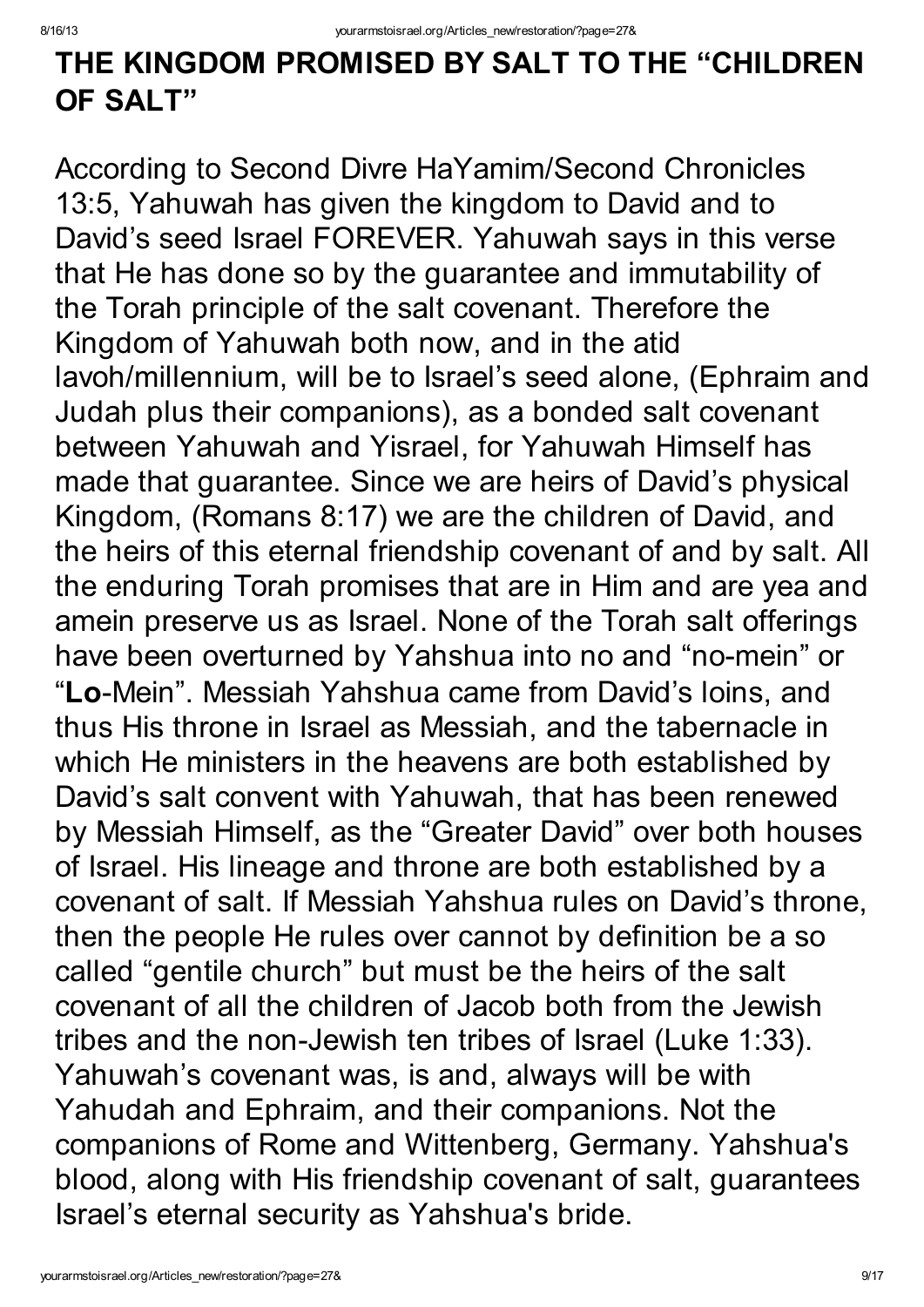### A RENEWED COVENANT TO THE CHILDREN OF SALT

The children of salt are further identified in Yermeyahu/Jeremiah 33:20-21. A covenant of salt and friendship between Yahuwah and Israel is as strong and secure as is the covenant Yahuwah has with day and night. Reversing Israel's position as Yahuwah's only bride is as impossible as breaking the laws of nature according to these verses. That's how powerful a covenant of salt is. It is as irreversible, as is Yahuwah's bond with nature. When nature ceases then Israel will cease, and Israel's Torah will cease. But not one moment before. The children of salt are as bonded to Yahuwah as are the ordinances of salt. Salt covenants and ordinances cannot be altered, changed, done away with, repealed, broken or changed. The Torah, the Throne of David, and the bond of love between Yahuwah and Israel, are all seasoned with salt. Even the modern Judahite season of Passover finds all Passover foods adjacent to a literal bowl of salt, where all Passover items are dipped in a bowl of saltwater, reminding us of Yahuwah's eternal promise of inheritance, and deliverance to both houses of Israel, even in bitter times.

#### UNDERSTANDING YAHSHUA

In Mattithyahu/Matthew 5:13 Moshiach says, "You are the SALT OF THE EARTH, BUT IF THE SALT SHOULD LOSE ITS FLAVOR, WHEREWITH SHALL IT BE SALTED? IT IS HENCEFORTH GOOD FOR NOTHING BUT TO BE CAST OUT AND BE TRODDEN UNDER FOOT OF MEN."

Now.. Do you know of any "professing" believers in Messiah who have taken 3/4<sup>th</sup> of scriptures made up mostly of eternal ordinances, and just because they are found to the left side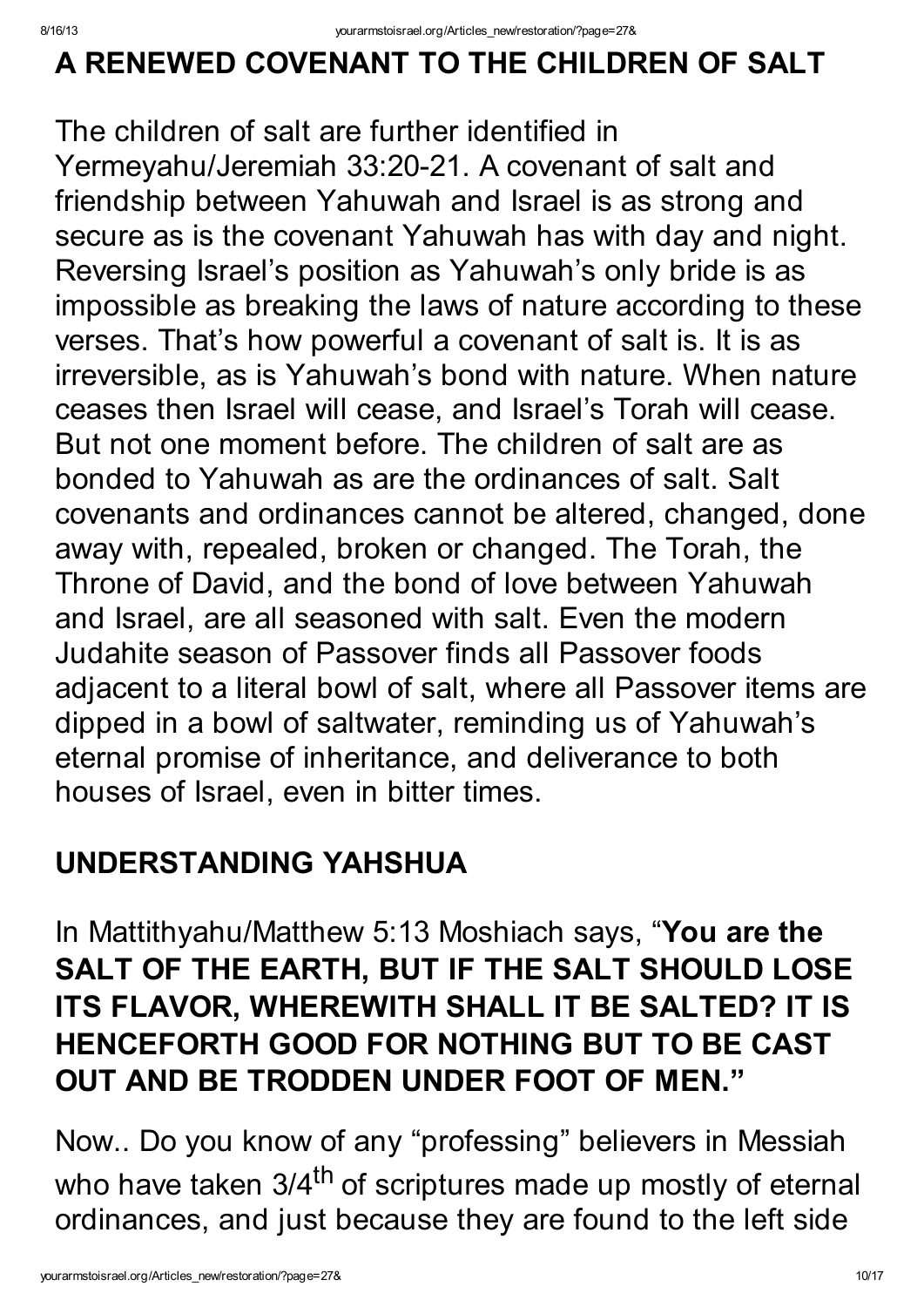of Matthew, and have willfully discarded those eternal ordinances of salt? Do you know any "professing" believers who have taken salt and thrown out the eternal parts of salt that they either didn't like or didn't understand? Weren't the talmidim the very ones called out to uphold all the eternal or salt ordinances of Yahuwah? Was not Yahshua Himself prophesying that His very own disciples who were called to be preservers of all things according to Matthew 5:19- 29, would be the very ones that would lose their saltiness by discarding misunderstood portions of eternal salt covenants, and their statues? The only men and women that can lose their salt are the very ones who have had it all along, and the very ones that can lose it if they don't guard it.

Again by simple definition, one can only lose salt if they have the salt, and in correct biblical context it was the citizens of David's Kingdom that were the ones having the responsibility of preserving all things seasoned with salt. If Genesis to Revelation has been seasoned with salt…. And if Yahshua's WAYWARD talmidim/disciples are only preserving and dispensing Matthew through Revelation through adoption of their separate entity theology, and by ignoring the salt of the First Covenant, they then have in fact LOST THEIR SALT AS CHILDREN OF ISRAEL. Thus the lost children of Israel!

How many worthless, tasteless, and half-baked sermons and teachings (raw and not cooked with salt) have church leaders and imams offered up in the stead of Torah's love (Hosea 8:7)? In order for Israel's children to reclaim all their salt covenants, they must recommit to return to Torah, and begin to teach and proclaim the full counsel of Yahuwah, that includes the Torah and the Renewed Covenant, as both being equally applicable and eternal for all believers in all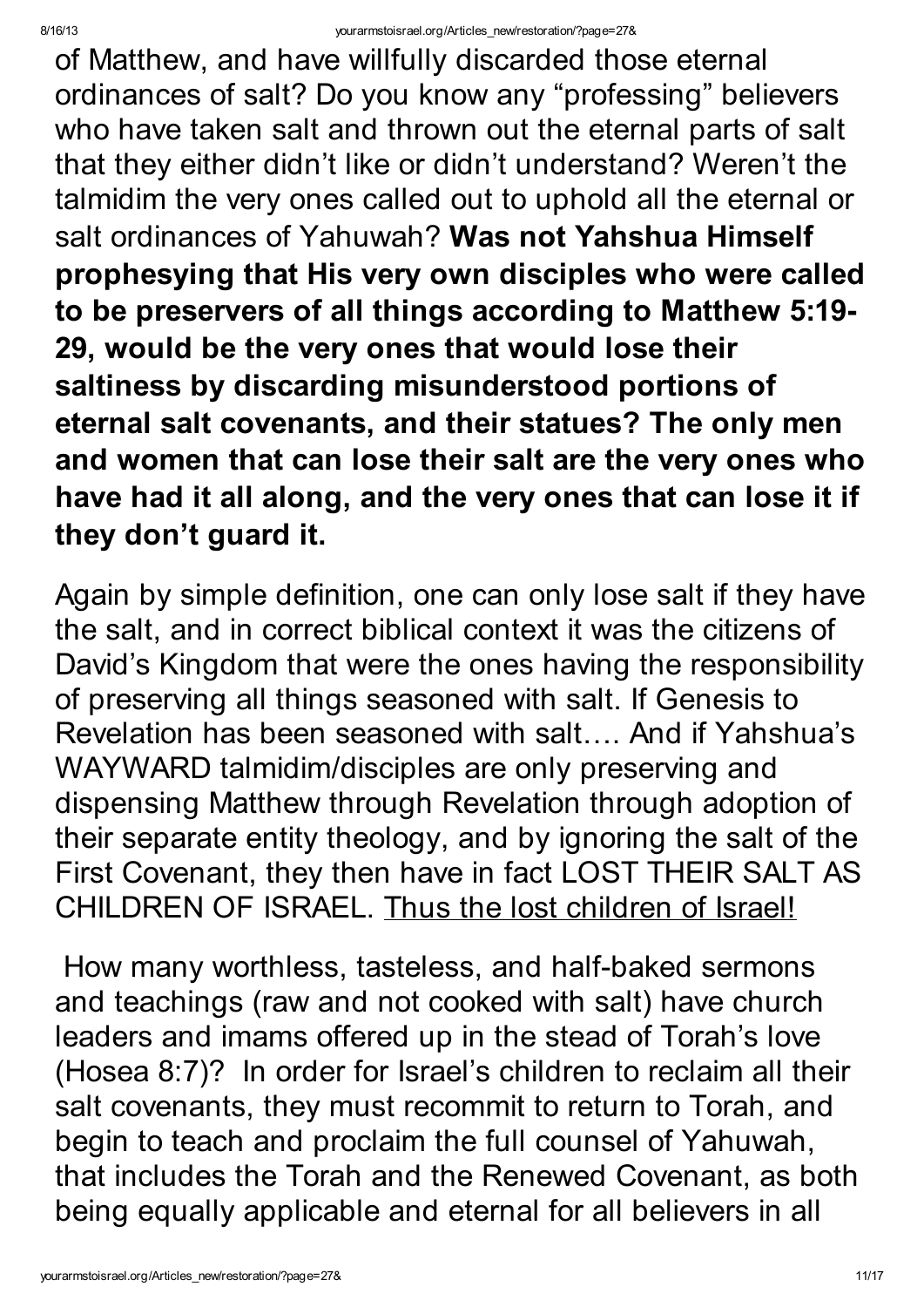generations.

## THE CHILDREN OF ISRAEL FINALLY REVEALED

Since the throne of Israel was established by a salt covenant, and since we are the sons and daughters of that Davidic Kingdom, then on the sod or the hidden fourth level of interpretation, Yahshua is saying to us today that "you are the salt of the earth" (Matt. 5:13) or YOU ARE THE **CHILDREN OF ISRAEL!!!!!!** 'I have come to regather the children of salt back into their own kingdom' , which never was a Jewish kingdom, since Jews did not leave Egypt nor receive Torah. Israel did. If the children of Israel are the salt of the earth according to the Messiah, and His talmidim/disciples are the salt of the earth, then all the TRUE law abiding disciples in all generations are the seed of Israel. For only Israel is the salt of the earth, and only Israel seasons their offerings without honey and leaven but with the preserving power of salt alone. The reason these disciples were listening and obeying Yahshua by being drawn to Him, is because they were the children of salt, and Yahshua is calling them back to take their rightful place in rightful understanding, in the Kingdom Age to come, as the renewed reseasoned children of salt. Messiah Yahshua reminds us in places such as Matthew 15:24, that He has only come for the lost sheep of the House of Israel, (all 12 tribes in this context) and as such by declaring HIS DISCIPLES to be the earth's salt, He directly correlates them back to their PHYSICAL ANCESTORS who stood at Sinai's base, as they received the living oracles of salt to be offered in worship back to Yahuwah for all eternity.

As children of salt, we are to bring the salt of Torah and Messiah to all of Yisrael (Yeshayahu/Isaiah 8:14-16; 8:20). IF THE SALT LOSES IT'S NEWFOUND IDENTITY AS THE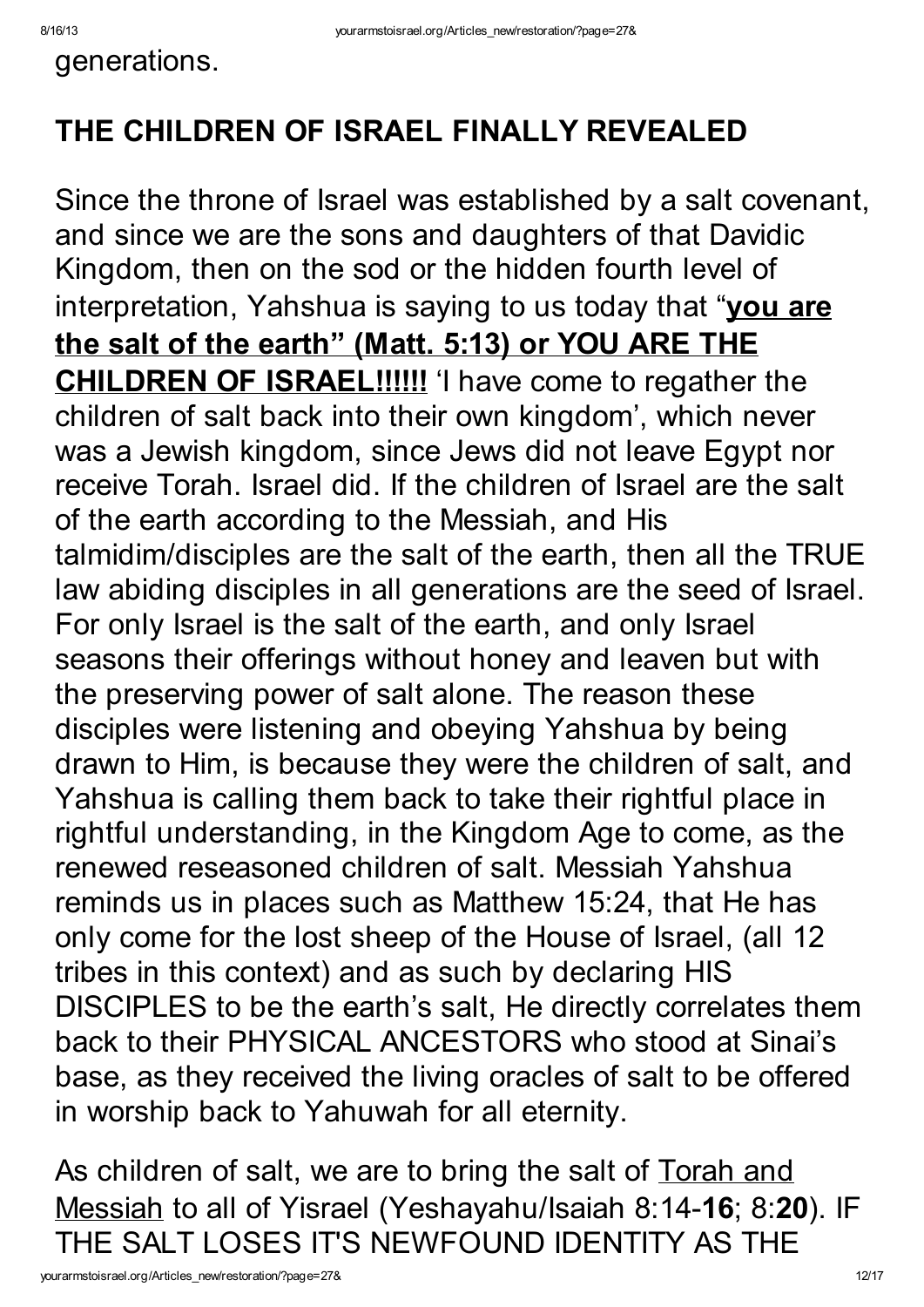SONS AND DAUGHTERS OF SALT, WE WILL LOSE OUR FOCUS AND DIRECTION, AS HAVE OUR BELIEVING FOREFATHERS, along with the true message of the kingdom.

LET ALL ISRAEL EXIT THE CHURCH SYSTEM TODAY, WHILE IT IS CALLED TODAY, (2 COR. 6:2) AND RE-ENTER ISRAEL'S COMMONWEALTH, IN ORDER TO RE-INHERIT THEIR STATUS AS THE CHILDREN OF SALT, THE TRUE YISRAEL OF YAHUWAH (GAL.6: 16).

### CALLED TO BE SALT SHAKERS

When one loses their corporate identity as Israel, they are not only tossed to and fro by strange winds of doctrine, (Ephesians 4:14 &11) they are candidates to be trodden underfoot by men! And men's dogmas! This is further addressed in Ivrim/Hebrews 6:5-6, where Yahuwah warned believers who have TASTED THE SALT OF ALL the good Word of Yahuwah including the eternal First Covenant mishpatim, if they [should] fall away from all salt ordinances, they cannot be used by Yahuwah again. For Yahuwah will not allow lawless iniquity filled "professing" believers to be salt to others, when they themselves are not salt any longer, having forfeited that calling as Israel, foolishly claiming that Israelite identity is no longer important or that it was never taught by Messiah.

If we as Israel lose the salt we have in us through this latterday renewal of all 12 tribes, we not only lose our power, and authority as the bride of Messiah but we also put our Master to open shame by doctrinally pitting him against His Father, as His Father seemingly loves Torah, while the Son seemingly desires to remove it, as He is often misunderstood by Greco-Roman "believers". Since the antinomian anti-salt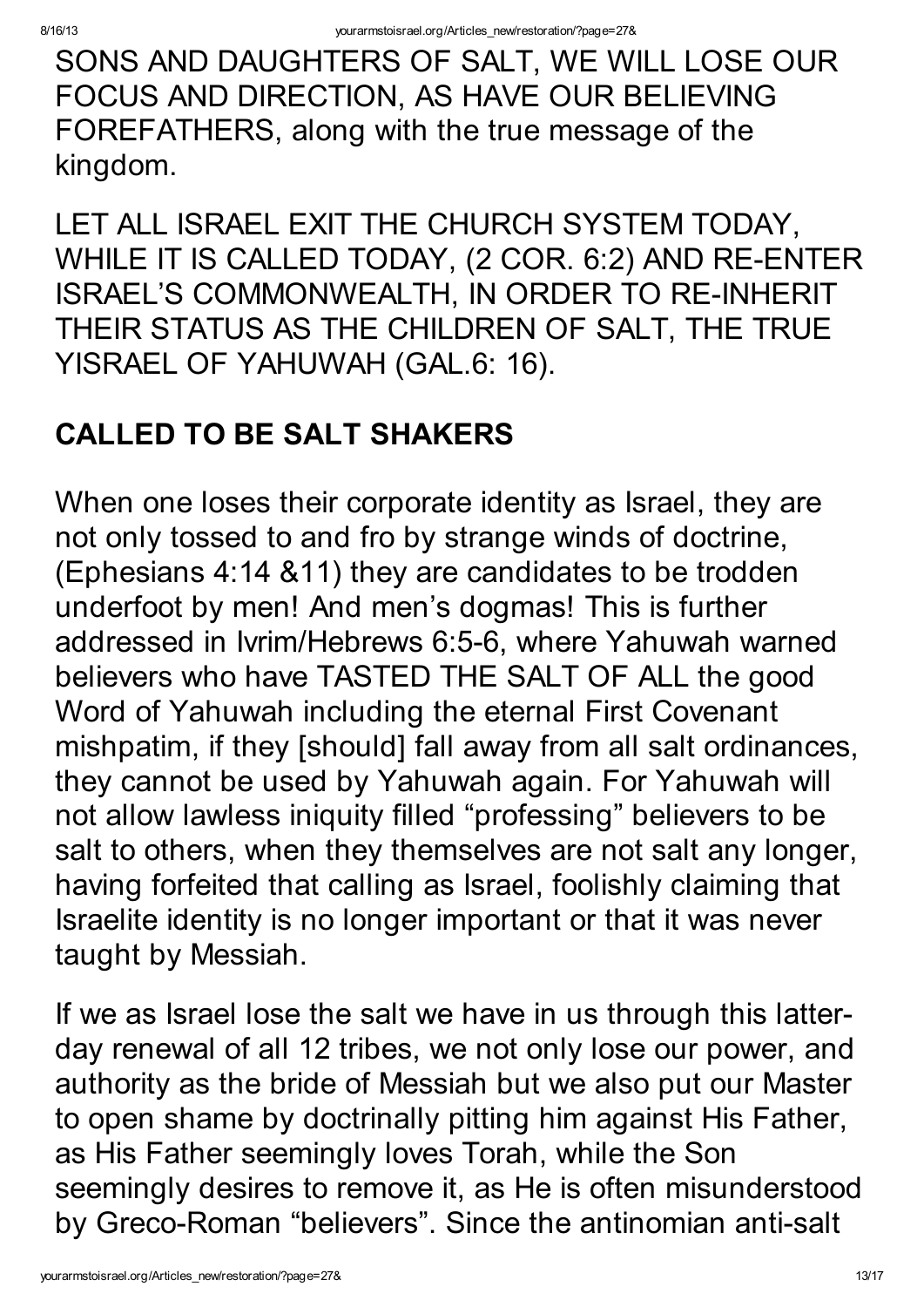covenant Gee Zoos is not the Yahshua of scripture, who seasoned all His talmidim/disciples with salt and, called us to teach all the salt ordinances of Israel, we must never put our loving and caring King to open ridicule and shame by being a false witness of Yahuwah's eternality and immutability in teaching the Gee Zoos doctrine, rather than the faith of Yahshua Himself! We as Israel are called to have BOTH the faith of Yahshua, as well as faith in Yahshua!

Any salt-shaker (Israelite) that uses half of the shaker only, (Matthew to Revelation) is already being trodden under the feet and influence of wayward apostate men, and their manmade dogmatic replacement Torahs said to be weak, worldly and beggarly (Galatians 4:8-11)! Do you know any believers that can no longer dispense the salt that they've been called to dispense, due to their not seeing their true identity and their true PHYSICAL AND SPIRITUAL heritage in Yakkov?

#### WHY TRUE MESSIANIC YISRAELITES ARE MISUNDERSTOOD

In addition to being a preservative, salt is an irritant. When put in an open wound it irritates, hurts and stings. When we are truly being Messianic Yisrael in lifestyle not just in doctrine, we become stinging irritants to those around us who are wounded by false religion, as found in the Sin Day and Friday systems. Rather than hearing and seeing their need for medicine and healing (Torah), they act out against the salt, as if the salt is to blame. The salt when fully salted represents Yahuwah, not themselves or their own doctrine or their own understanding. When the salt that's designed to create a strong thirst for true teaching in Israel, rubs folks the wrong way, they try and stifle and offset the salt by removing the saltiness rather than allowing the salt to be the cause for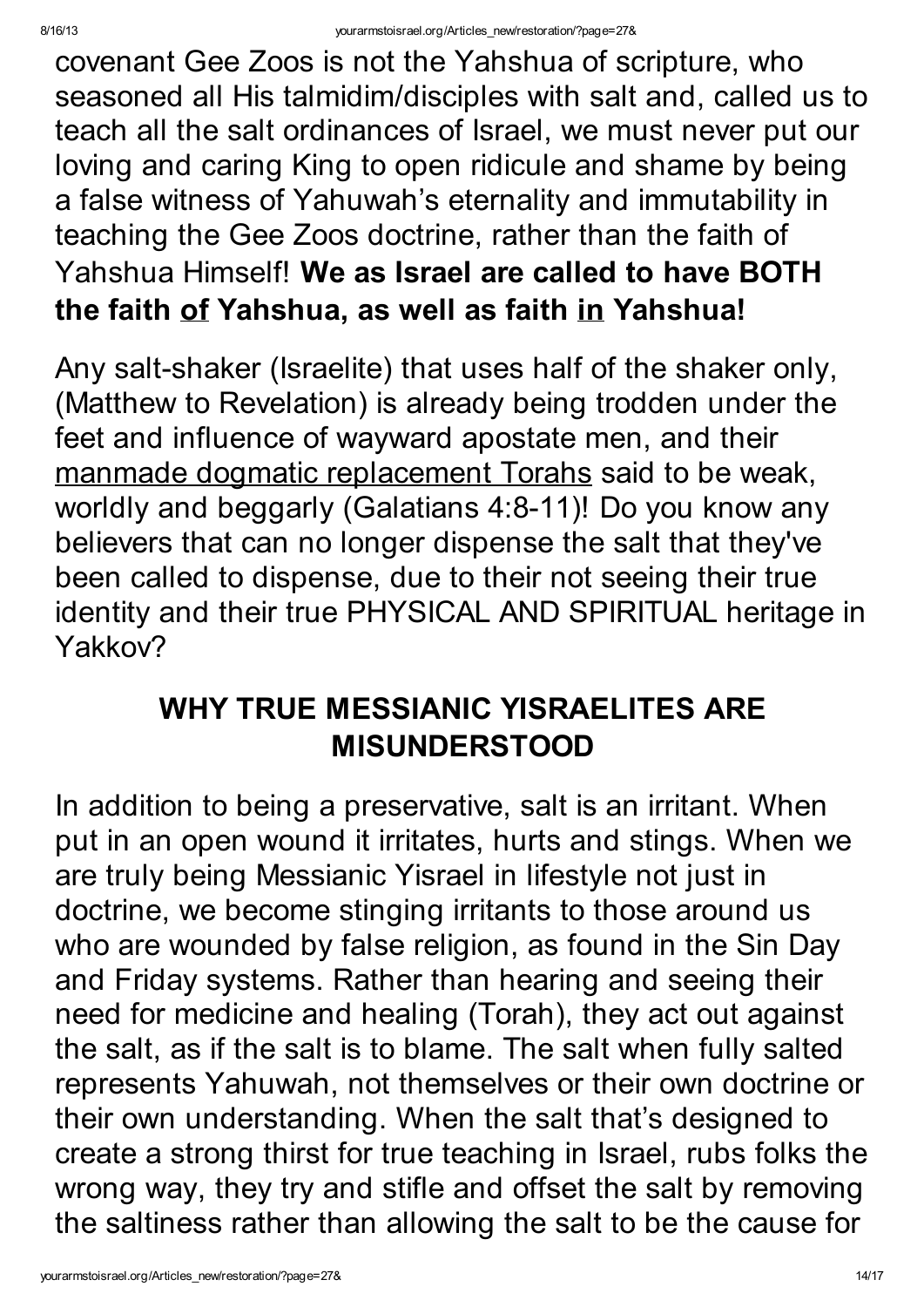them to fill their hunger and thirst with His true and eternal ways not subject to the religious winds, doctrines and temporal solutions of this age.

The salt of Israelite truth always causes irritation in the religiously prideful and blind, along with those set in their manmade ways. Wayward church folks including many pastors, consider any salt truths that are found to the left of Matthew's Gospel in the "good book" , to be an irritant. But any salt that does not include the ordinances of Torah is not true Israelite salt. True salt often brings out the worst in lawless people but can also bring out the best in you, and your personal return to Yahuwah. The truth of the matter is that true salt in the hands of true children of salt is designed to preserve wayward Ephraim and Yahudah in the eternal paths, and not to hurt, sting or irritate them, as it does with the lost or deceived.

#### TALKING TO HIS TALMIDIM

Mark/Moshe 9:49 states that "for everyone shall [must] be seasoned with fire, and **EVERY OFFERING SHALL BE** [FUTURE IMPERATIVE] SEASONED WITH SALT". In Mark/Moshe 9:44-48, Yahshua speaks of torment in the lake of fire for the unbelievers. Then He reiterates the Torah principle that in order to avoid punishment and the second death, [not eternal torment, rather eternal death in the Lake of Fire Rev. 20:14; Ezekiel 18:4] EVERYONE [ALL TRUE BELIEVERS] MUST BE SEASONED WITH THE SALT OF TORAH, AND MUST OFFER ALL TORAH OFFERINGS CONTINUALLY in accordance with His word. So clearly we see Yahshua making all eternal Torah mishpatim and chookim, as necessities for all His talmidim, not just for witnessing purposes but for the expressed purpose of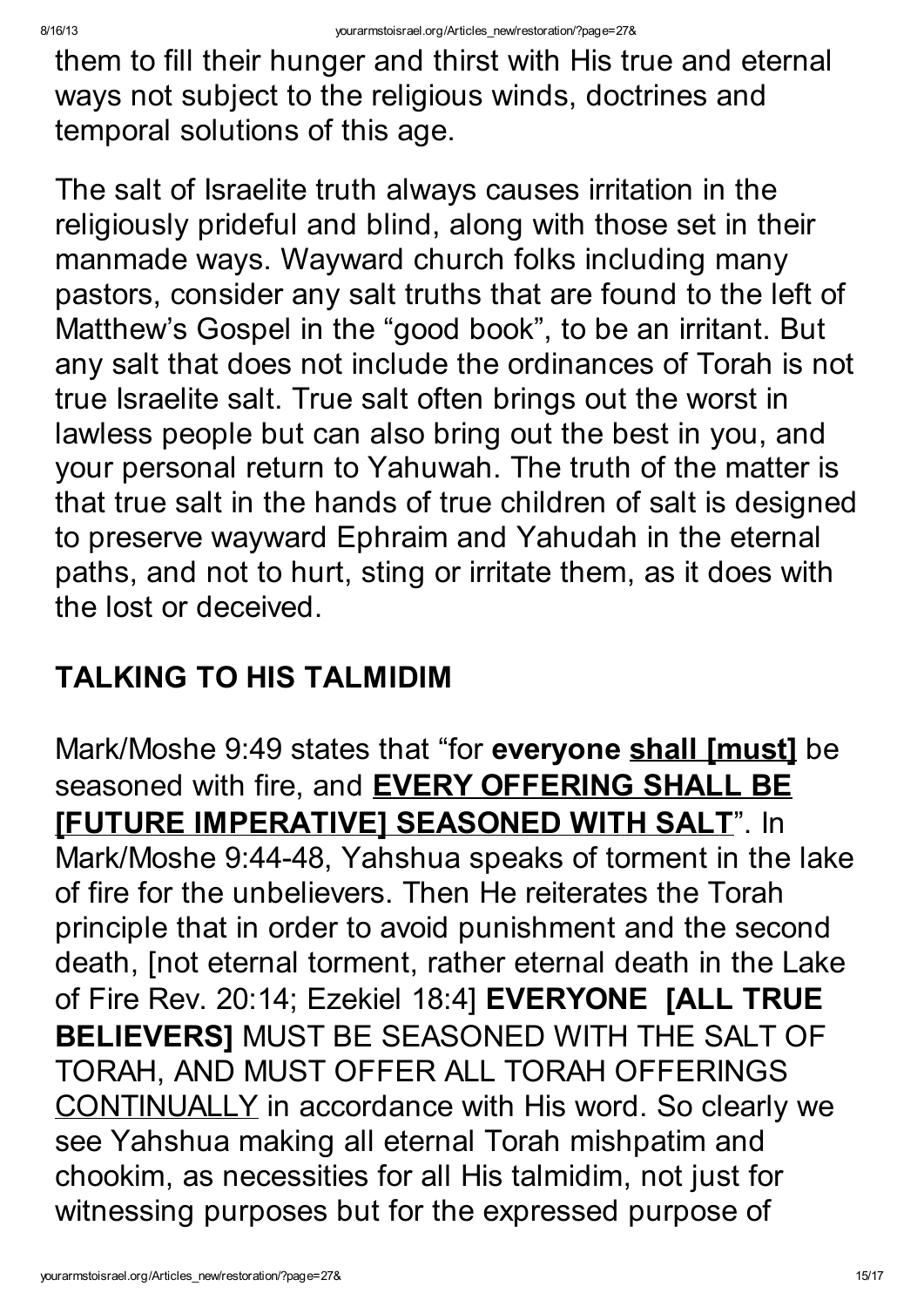offering Him true pleasing personal worship in order to ESCAPE DAMNATION. All of Torah keeping, Messiah loving Israel, (Rev. 14:12) will escape His wrath (First Thess. 5:9) through deliverance during the Great Tribulation, either by martyrdom or preservation through Yahuwah's salt pact with Yisrael.

### OUR BLESSED RETURN

In Mark/Moshe 9:50 Yahshua warns us to have salt in ourselves, (Torah faith and lifestyles) and BE AT PEACE WITH ONE ANOTHER. ALL THE SALT ORDINANCES MUST BE FOUND IN ALL SALTED BELIEVERS, who claim to be sons and daughters of Yisrael, according to Messiah. The implication here on the sod or secret level of this saying, is that only Torah when accepted and reinstituted in all of Israel by both houses for both Yahudah and Ephraim, can finally bring peace and true shalom in equality between battling brethren. True peace and shalom among disciples cannot happen between the two houses until both houses realize that they are both equal Israelite heirs in our Messiah. Only those who have salt in themselves, and walk out Torah principles in their own lives, can walk with their Torah honoring brethren in a joint and mutual return to the nation of Yisrael (Ezekiel 37:23-24). A disciple sees him or herself as a survivor of the Diaspora, and sees a return to Torah, Messiah, and the land, as the ONLY road to travel. You will soon find others on the same road, and will be able to walk together in peace, and in confidence (Amos 3:3). Part of that salt awakening is the recognition that there are no longer Jews and Gentiles in the faith of our Messiah but that all are Israelites, and all are being summoned to a state of blessed return from spiritual and physical exile.